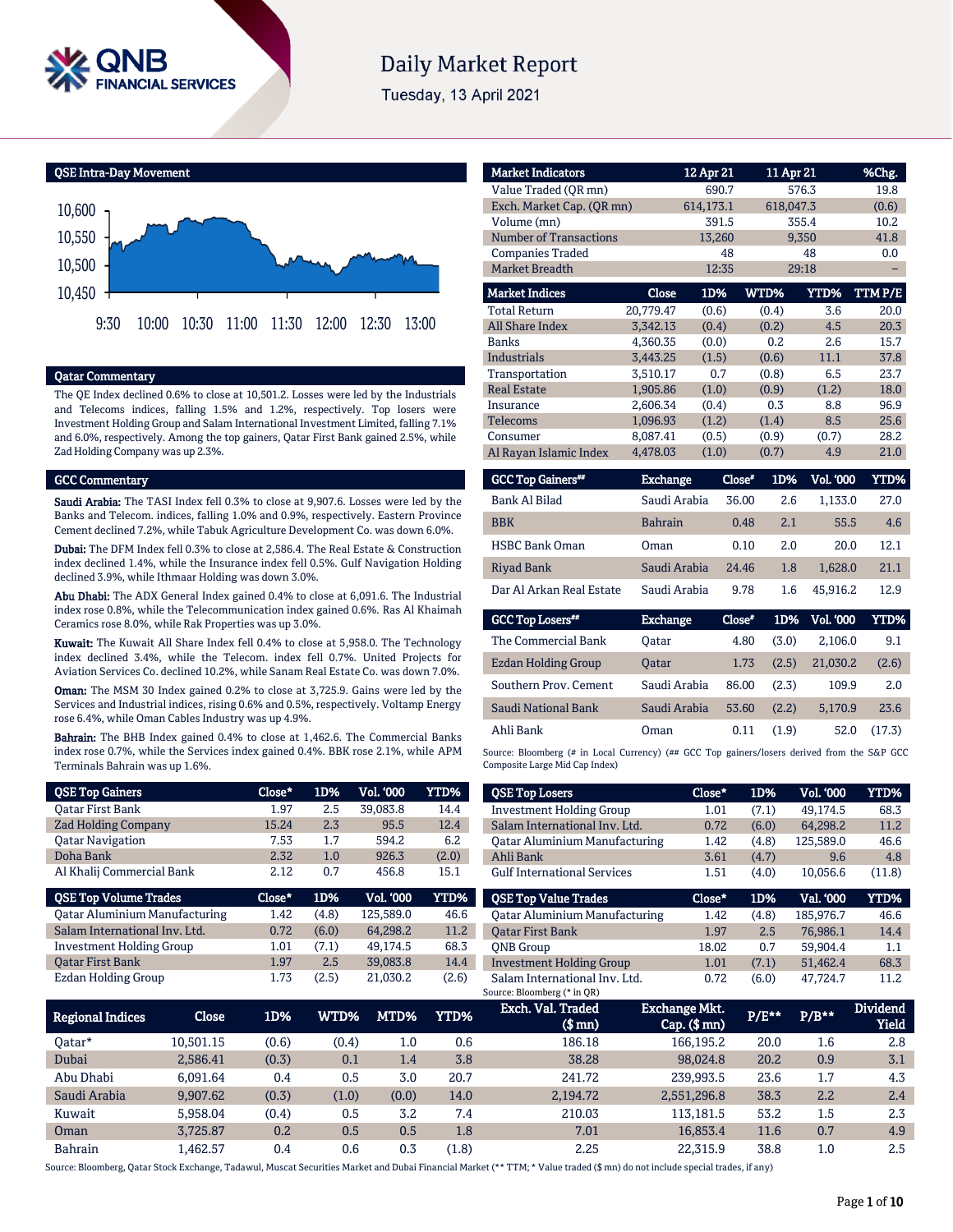# Qatar Market Commentary

- The QE Index declined 0.6% to close at 10,501.2. The Industrials and Telecoms indices led the losses. The index fell on the back of selling pressure from Qatari, Arab and Foreign shareholders despite buying support from GCC shareholders.
- Investment Holding Group and Salam International Investment Limited were the top losers, falling 7.1% and 6.0%, respectively. Among the top gainers, Qatar First Bank gained 2.5%, while Zad Holding Company was up 2.3%.
- Volume of shares traded on Monday rose by 10.2% to 391.5mn from 355.4mn on Sunday. Further, as compared to the 30-day moving average of 290.4mn, volume for the day was 34.8% higher. Qatar Aluminium Manufacturing Company and Salam International Investment Limited were the most active stocks, contributing 32.1% and 16.4% to the total volume, respectively.

| <b>Overall Activity</b>        | Buy %* | Sell %* | Net (QR)         |
|--------------------------------|--------|---------|------------------|
|                                |        |         |                  |
| Oatari Individuals             | 55.50% | 57.15%  | (11, 408, 996.1) |
| <b>Oatari Institutions</b>     | 12.03% | 11.57%  | 3,182,493.0      |
| Qatari                         | 67.53% | 68.72%  | (8,226,503.1)    |
| <b>GCC</b> Individuals         | 0.85%  | 1.73%   | (6,060,168.6)    |
| <b>GCC</b> Institutions        | 5.16%  | 0.89%   | 29,509,699.2     |
| <b>GCC</b>                     | 6.01%  | 2.61%   | 23,449,530.7     |
| Arab Individuals               | 14.46% | 14.77%  | (2,149,041.9)    |
| <b>Arab Institutions</b>       | 0.02%  | 0.03%   | (37, 481.6)      |
| Arab                           | 14.48% | 14.79%  | (2, 186, 523.5)  |
| Foreigners Individuals         | 2.95%  | 3.48%   | (3,609,399.0)    |
| <b>Foreigners Institutions</b> | 9.03%  | 10.40%  | (9,427,105.0)    |
| <b>Foreigners</b>              | 11.99% | 13.88%  | (13,036,504.0)   |

Source: Qatar Stock Exchange (\*as a % of traded value)

# Earnings Releases, Global Economic Data and Earnings Calendar

### Earnings Releases

| Company                        | Market | Currencv | Revenue (mn) | % Change | Operating Profit % Change |                          | Net Profit    | <b>1% Change</b> |
|--------------------------------|--------|----------|--------------|----------|---------------------------|--------------------------|---------------|------------------|
|                                |        |          | 102021       | YoY      | (mn) 102021               | YoY                      | . (mn) 102021 | YoY              |
| Sembcorp Salalah Power & Water | Oman   | OMR      | 16.7         | 0.1%     | -                         | $\overline{\phantom{0}}$ |               | -24.8%           |
| Acwa Power Barka               | Oman   | OMR      | 8.6          | 6.0%     |                           | -                        |               | $-2.6%$          |

# Global Economic Data

| <b>Date</b> | Market | Source                                 | <b>Indicator</b>                 | Period | Actual  | Consensus | <b>Previous</b> |
|-------------|--------|----------------------------------------|----------------------------------|--------|---------|-----------|-----------------|
| 04/12       | Japan  | Bank of Japan                          | PPI YoY                          | Mar    | $1.0\%$ | 0.5%      | $-0.6%$         |
| 04/12       | Japan  | Bank of Japan                          | PPI MoM                          | Mar    | 0.8%    | 0.4%      | 0.6%            |
| 04/12       | China  | The People's Bank of China             | Money Supply M0 YoY              | Mar    | 4.2%    | 5.0%      | 4.2%            |
| 04/12       | China  | The People's Bank of China             | Money Supply M1 YoY              | Mar    | 7.1%    | 8.0%      | 7.4%            |
| 04/12       | China  | The People's Bank of China             | Money Supply M2 YoY              | Mar    | 9.4%    | 9.5%      | 10.1%           |
| 04/12       | India  | India Central Statistical Organisation | <b>CPI YoY</b>                   | Mar    | 5.52%   | 5.4%      | 5.03%           |
| 04/12       | India  | India Central Statistical Organisation | <b>Industrial Production YoY</b> | Feb    | $-3.6%$ | $-3.0%$   | $-0.9%$         |

Source: Bloomberg (s.a. = seasonally adjusted; n.s.a. = non-seasonally adjusted; w.d.a. = working day adjusted)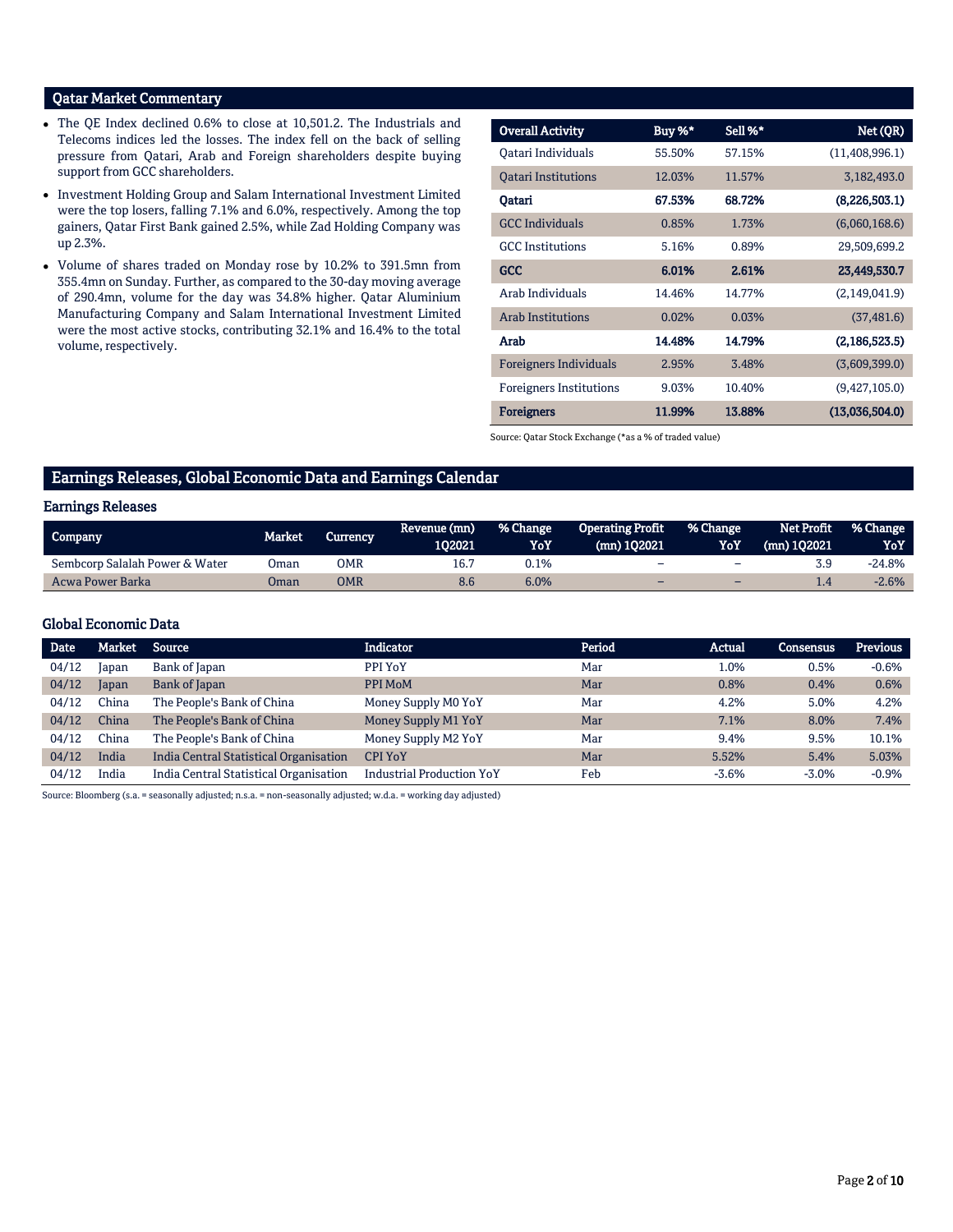| <b>Earnings Calendar</b> |                                                     |                                  |                       |               |  |  |  |  |  |
|--------------------------|-----------------------------------------------------|----------------------------------|-----------------------|---------------|--|--|--|--|--|
| <b>Tickers</b>           | <b>Company Name</b>                                 | Date of reporting 1Q2021 results | No. of days remaining | <b>Status</b> |  |  |  |  |  |
| <b>OFLS</b>              | <b>Oatar Fuel Company</b>                           | 14-Apr-21                        | 1                     | Due           |  |  |  |  |  |
| QGMD                     | <b>Qatari German Company for Medical Devices</b>    | 15-Apr-21                        | $\overline{2}$        | Due           |  |  |  |  |  |
| <b>OGTS</b>              | Oatar Gas Transport Company Limited (Nakilat)       | 18-Apr-21                        | 5                     | Due           |  |  |  |  |  |
| <b>MARK</b>              | Masraf Al Rayan                                     | 19-Apr-21                        | $6\phantom{1}6$       | Due           |  |  |  |  |  |
| ABQK                     | Ahli Bank                                           | 20-Apr-21                        | 7                     | Due           |  |  |  |  |  |
| QNNS                     | <b>Qatar Navigation (Milaha)</b>                    | 21-Apr-21                        | 8                     | Due           |  |  |  |  |  |
| <b>UDCD</b>              | <b>United Development Company</b>                   | 21-Apr-21                        | 8                     | Due           |  |  |  |  |  |
| QIGD                     | <b>Qatari Investors Group</b>                       | 21-Apr-21                        | 8                     | Due           |  |  |  |  |  |
| <b>KCBK</b>              | Al Khalij Commercial Bank                           | 22-Apr-21                        | 9                     | Due           |  |  |  |  |  |
| <b>CBQK</b>              | <b>The Commercial Bank</b>                          | 25-Apr-21                        | 12                    | Due           |  |  |  |  |  |
| <b>VFQS</b>              | <b>Vodafone Qatar</b>                               | 25-Apr-21                        | 12                    | Due           |  |  |  |  |  |
| <b>IGRD</b>              | <b>Investment Holding Group</b>                     | 25-Apr-21                        | 12                    | Due           |  |  |  |  |  |
| QEWS                     | Qatar Electricity & Water Company                   | 25-Apr-21                        | 12                    | Due           |  |  |  |  |  |
| <b>SIIS</b>              | Salam International Investment Limited              | 26-Apr-21                        | 13                    | Due           |  |  |  |  |  |
| <b>BLDN</b>              | Baladna                                             | 27-Apr-21                        | 14                    | Due           |  |  |  |  |  |
| <b>OCFS</b>              | <b>Qatar Cinema &amp; Film Distribution Company</b> | 28-Apr-21                        | 15                    | Due           |  |  |  |  |  |
| <b>ORDS</b>              | Ooredoo                                             | 28-Apr-21                        | 15                    | Due           |  |  |  |  |  |
| <b>MCCS</b>              | <b>Mannai Corporation</b>                           | 28-Apr-21                        | 15                    | Due           |  |  |  |  |  |
| <b>OIMD</b>              | <b>Qatar Industrial Manufacturing Company</b>       | 28-Apr-21                        | 15                    | Due           |  |  |  |  |  |
| <b>AKHI</b>              | Al Khaleej Takaful Insurance Company                | 28-Apr-21                        | 15                    | Due           |  |  |  |  |  |
| <b>DOHI</b>              | Doha Insurance Group                                | 28-Apr-21                        | 15                    | Due           |  |  |  |  |  |
| QISI                     | Qatar Islamic Insurance Group                       | 28-Apr-21                        | 15                    | Due           |  |  |  |  |  |
| <b>DHBK</b>              | Doha Bank                                           | 28-Apr-21                        | 15                    | Due           |  |  |  |  |  |
| <b>NLCS</b>              | Alijarah Holding                                    | 29-Apr-21                        | 16                    | Due           |  |  |  |  |  |

Source: QSE

# News Qatar

 Al Faleh to start trading in QSE's venture market from today – Al Faleh Educational Holding Company (Al Faleh), which runs Doha Academy and AFG College with University of Aberdeen, will start trading in the Qatar Stock Exchange's (QSE) venture market from today, making it the first entity to venture into junior bourse. "Due to the COVID-19 pandemic, we will hold a virtual ceremony for the listing of Al Faleh Educational Holding Company on April 13, 2021 using zoom webinars application," QSE's Chief Executive, Rashid bin Ali Al-Mansoori tweeted. Al Faleh, which has emerged as one of the leading institutions in the field of education and continues to strive to be part of the fulfillment and realization of Qatar National Vision 2030, has been assigned the symbol "FALH". Its stocks have been allowed to trade using the direct listing option. The company's share price will be floated on the first day of trading, while it will be allowed to fluctuate by 10% up and down starting from the second day of trading of the company's shares. There will be no change in the timing of the trading session on the listing day and the brokerage firms will be allowed to enter buy and sell orders on the company's shares for the pre-open period, as usual at 9am. Al Faleh will be traded in the same manner as those on the main market in terms of order types, corporate actions and settlement/clearing arrangements. The pricing of Al Faleh securities is exactly the same as pricing mechanism of the stocks listed on the main market. Deloitte Middle East acted as the listing advisor for Al Faleh for listing of 240mn ordinary shares on the Venture Market of Qatar Stock Exchange (QEVM) on April 13. The listing and admission to trading of shares on QEVM has been approved by the Qatar Financial Market Authority and the QSE. (Gulf-Times.com, Peninsula Qatar)

 QFBQ's bottom line rises to QR20.6mn in 1Q2021 vs. net loss of QR191.6mn in 1Q2020 – Qatar First Bank (QFBQ) reported net profit of QR20.6mn in 1Q2021 as compared to net loss of QR191.6mn in 1Q2020 and net profit of QR1.2mn in 4Q2020. QFBQ's total income stood at QR77.5mn in 1Q2021 as compared to total loss of QR98.6mn in 1Q2020 and total income of QR40.0mn in 4Q2020. The earnings per share amounted to QR0.029 in 1Q2021 as compared to loss per share of QR0.274 in 1Q2020. The bank's total assets stood at QR2,801.7mn at the end of March 31, 2021, up 7.6% YoY. However, on QoQ basis the bank's total assets decreased 1.3%. Financing Assets were QR450.6mn, registering a fall of 48.7% YoY (-4.6% QoQ) at the end of March 31, 2021. QFBQ has also achieved significant gains from disposal of equity valued QR66.9mn resulting from income of sale of products and private equity investment exits being the main drives of these gains, mainly exiting investments in CMRC Limited in the first quarter of 2021. QFBQ has also increased its other income sources by 355%, achieving QR7.7mn for the period ended March 31, 2021, compared to QR1.7mn for the same period last year. In the first quarter of 2021, and thanks to its rigorous internal control on expenditure and rationalization of expenses, QFBQ was successful in reducing its total expenses at a percentage of 45%, bringing costs down to QR22.7mn during the first quarter 2021 compared to QR41.75mn for the same period last year. The bank managed to increase its stable income sources from its Sukuk investments of at QR2.5mn for the period ended March 31, 2021, compared to QR1.4mn for the same period last year.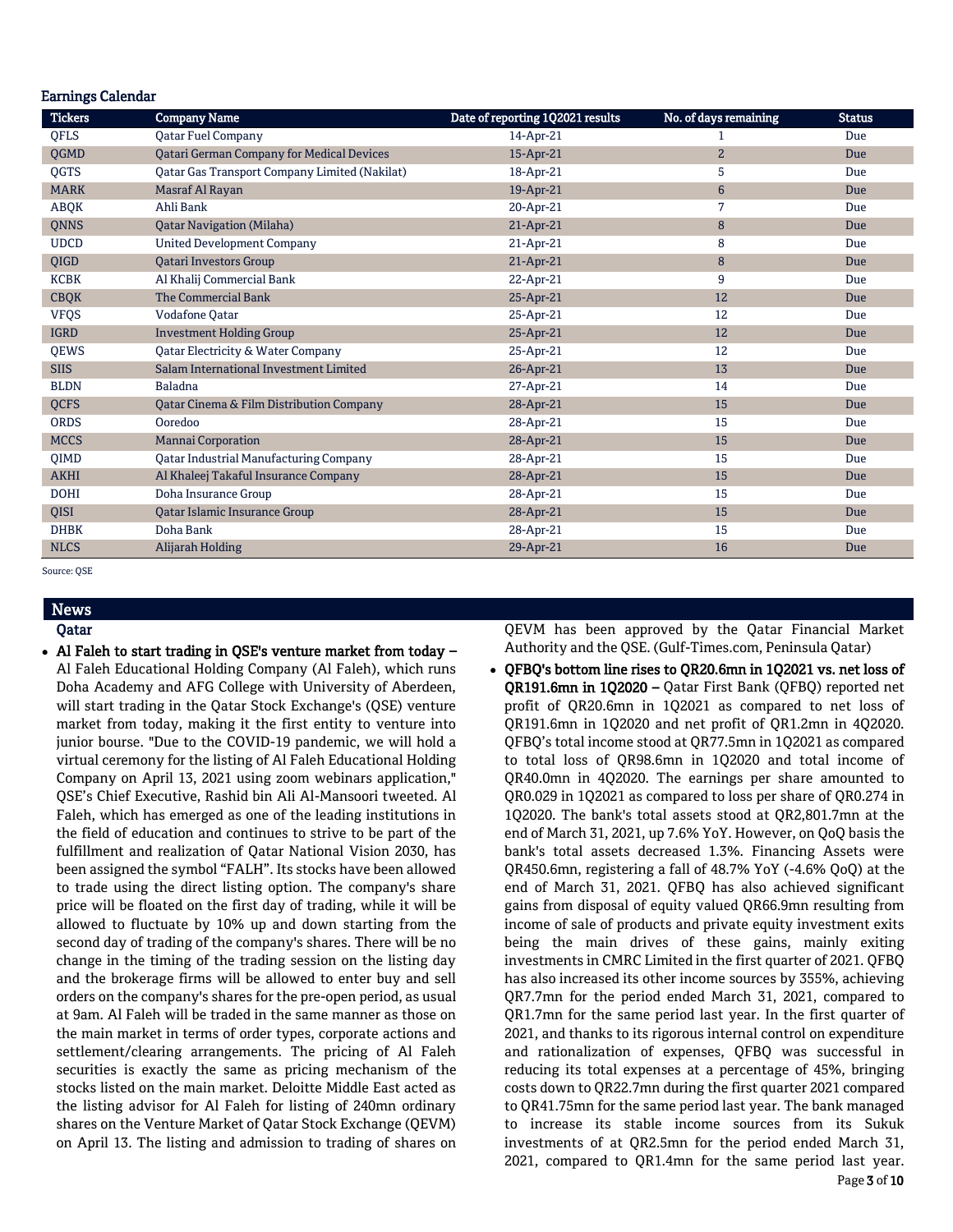During the first quarter of 2021, QFBQ also announced the completion of a series of successful transactions in the local, regional, and global markets. The bank has announced its successful exit from its investment in the Middle East; CMRC Limited. QFBQ has also completed the acquisition of Waterway Plaza I, a class A+ office tower spanning more than 223,0000 square foot located in suburban Houston, Texas, USA as the Bank's first acquisition in the US for this financial year, in addition to acquiring Lulu Messila hypermarket building as part of its intention to establish a strong local presence in Qatar. QFBQ's Chairman, Sheikh Faisal bin Thani Al Thani said, "We are delighted with the performance of our bank during the first quarter of the ongoing financial year, and for concluding two consecutive profitable quarters within a global business atmosphere marked by uncertainty in light of the COVID-19 pandemic. QFBQ's strategic vision has proven its efficiency in being adaptive to all circumstances, and I would like to reiterate our commitment to achieving a leading position in the local market and beyond, and to continuously being the trusted Shari'ah compliant bank and investment partner in Qatar and region." QFBQ's Acting CEO, Abdulrahman Totonji said, "QFBQ has successfully concluded the first quarter of 2021 with a stronger balance sheet, and more diversified investment portfolio thanks to our adaptive business strategy which is continuously making us ready to navigate potential operational challenges in lights of a global pandemic. We are happy to conclude the first quarter with a remarkable reduction in expenses, greater presence in global markets, namely the USA, while gradually reducing our dependence on limited markets and industries and detecting more profitable investment opportunities to guarantee our sustainable growth in line with QFBQ's vision and business objectives." (Peninsula Business)

 QFBQ holds its EGM – Qatar First Bank (QFBQ) held its Extraordinary General Assembly meeting (EGM) on Monday. The EGM was held virtually via Zoom, and was chaired by QFBQ's Chairman Sheikh Faisal bin Thani Al-Thani with the attendance of QFBQ's board members, shareholders, and senior management team. The EGM discussed and approved all items on its agenda, including the amended Articles of Association, in addition to authorizing the Chairman to sign the approved amended Articles of Association to facilitate the registration of the amended Articles of Association with the relevant regulation authorities, including but not limited to Qatar Financial Centre (QFC), Qatar Financial Markets Authority (QFMA), and Qatar Central Securities Depository (QCSD). The EGM has also discussed and approved the bank's updated corporate governance manual. Addressing the EGM Sheikh Faisal said, "With the support of the members of the board and shareholders, and thanks to the dedication of all the management and employees of the bank, QFBQ will continue implementing its business strategy with further commitment to improve its overall performance, balance sheet and liquidity position through the ongoing financial year. QFBQ is better equipped to navigate the business challengers in light of the gradual economic recovery across the globe and the ongoing business implications of the COVID-19 pandemic in Qatar and around the world. We will certainly be successful in surpassing all these potential challenges while increasing our operational efficiency, rationalizing our expenditures, and working towards

cementing our position as the leading Shari'ah-compliant investment bank in Qatar." (Gulf-Times.com)

- Trading and working hours at QSE during the Holy Month of Ramadan – On the occasion of the Holy Month of Ramadan, the Qatar Stock Exchange (QSE) announced that the official working hours of the Stock Exchange during Ramadan will be from 9:00 AM until 2:00 PM. The trading period will remain unchanged from 09:30 AM to 13:15, preceded by the preopening period from 09:00 to 09:30. The QSE management takes this opportunity to express to you the best wishes of a blessed Ramadan. (QSE)
- CBQK successfully taps Swiss Franc bond market for fifth time – The Commercial Bank (CBQK) has successfully re-accessed the Swiss Franc (CHF) bond market with a CHF150mn benchmark transaction, bringing its total take out from the market to CHF335mn in less than six months. The transaction marked the bank's fifth offering in the CHF market since its return in 2018 with the largest CHF bond issuance from the MENA region. This brings total issuance volume to CHF920mn in the last three years. By targeting a three-year tenor, CBQK catered to pent-up investor demand for short-dated bonds with a positive yield. The deal witnessed strong uptake from Swiss institutional investors, with 85% of the deal being allocated to fixed income asset managers and the remainder to pension funds, insurance companies and private banking/retail clients. This latest deal is a great result for CBQK, demonstrating its financial strength and the confidence the bank has earned from debt and equity investors. This was further evidenced by the quick-to-market execution of the issuance without the need to conduct any investor roadshow to actively market the deal in advance of pricing. Tapping international bond markets for funding continues to be an important part of CBQK's normal business operations, and by issuing in non-USD currencies such as CHF, the Bank is able to diversify its funding sources and lock-in attractive yields for long-term funding. Credit Suisse and Deutsche Bank were Bookrunners to the transaction. (Gulf-Times.com)
- Total keen to participate in bid for entering North Field East (NFE) project with QP – French broad energy company Total, which has been present in Qatar since 1936, looks forward to participate in the bid for entering the multi-billion dollar North Field East (NFE) project with Qatar Petroleum (QP), said Matthieu Bouyer, Managing Director, Total E&P Qatar and Total country chair in Qatar. In February, QP took the final investment decision for developing the \$28.75bn North Field East Project (NFE), the world's largest LNG project, which will raise Qatar's LNG production capacity from 77mn tons per year (mmtpy) to 110 mmtpy by 2025. "HE the Minister of State for Energy Affairs Saad Sherida Al-Kaabi mentioned in February that the results should be known by the year end. We are mobilized and would definitely like to be associated with this giant expansion," Bouyer said in an interview with Gulf Times in Doha. Total, which has been active in all areas of Qatar's energy sector, from exploration and production to refining, petrochemicals and marketing of lubricants, is a founding partner of Qatargas and a founding member and leading partner of Dolphin Energy. Speaking about Total's short and mid-term strategy, Bouyer said, "In our current joint ventures, we are on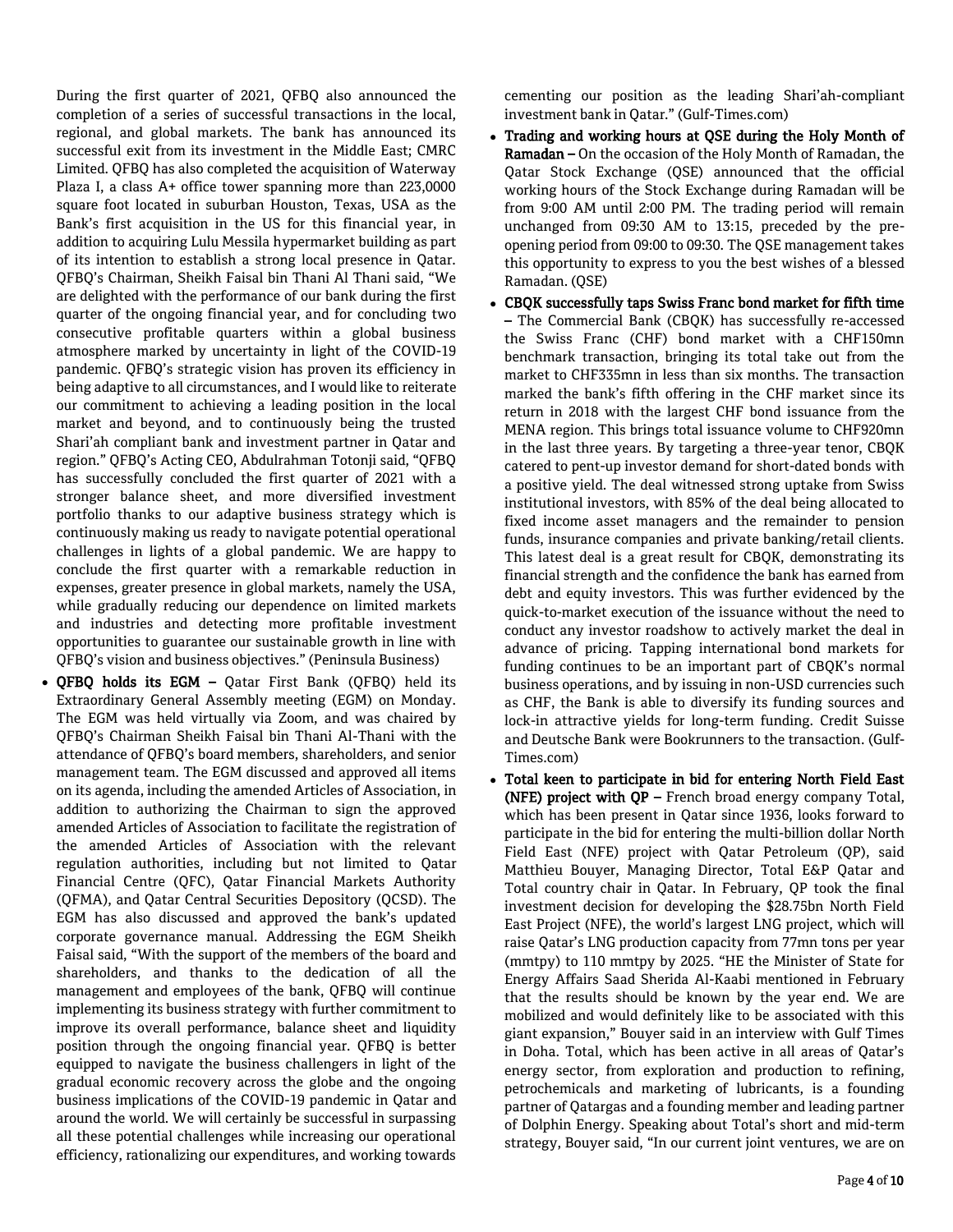the verge of launching large scale projects… so we are putting a lot of efforts to support them as much as possible in the project definition and execution phases in order to secure future energy production for the State of Qatar. Our short and mid-term strategy involves diversification of our business and implementing the group strategy in Qatar through renewables in particular." (Gulf-Times.com)

- Total: Potential for future solar projects in Qatar Qatar has lot of potential for future solar projects, said Matthieu Bouyer, Managing Director, Total E&P Qatar and Total country chair in Qatar. In renewables, Total is partnering alongside Marubeni and Siraj Energy, a Joint Venture between Qatar Petroleum and QEWS (Qatar Electricity & Water Company) to develop Al Kharsaa, the largest solar project in Qatar, with 800MW, which should be in full capacity by the end of first quarter 2022, he told Gulf Times in an interview. Once fully started, it will represent around 10% of electricity peak demand of the country. "This project will reduce emissions from power generation significantly with 26 million tons of carbon saved during the life of the project. We are proud to partner with QP on this strategic project that will contribute to making Qatari energy mix greener," Bouyer noted. He said Total's ambition is to be among the top five renewables players worldwide by 2030 and targets 35GW gross capacity by 2025. Speaking about the activities of Total Marketing Qatar (TMQ), Bouyer said TMQ did experience a drop in sales volume during the pandemic period from some regular oil change centers, both aftermarket and franchise dealers due to low customer footfall. (Gulf-Times.com)
- Shura Council approves draft law regulating health services -The Shura Council held yesterday its regular weekly meeting via video conference under the chairmanship of HE the Speaker Ahmed bin Abdullah bin Zaid al-Mahmoud, at the Council's headquarters. The Council reviewed the supplementary report of the Public Services and Utilities Committee on a draft law on regulating healthcare services in Qatar. After extensive discussion of the report, the Council decided to approve the draft law and refer its recommendations in this regard to the esteemed government. The draft law on healthcare services in the country has 47 articles and 6 chapters and stipulates the provision of health care services to citizens in government health facilities free of charge. Under the draft law, the Ministry of Public Health will set standards for the provision of healthcare services in government and private health facilities as well as compulsory health insurance and supervision. It will also provide an integrated, high-quality, efficient and sustainable health system and work on developing and maintaining compulsory health insurance. According to the draft law, health insurance is mandatory to ensure the provision of basic healthcare services to expatriates and visitors to the country. The issuance or renewal of an entry visa for an expatriate or visitor, and granting or renewal of a residence permit, as well as employment of expatriates are only permitted after submitting proof they hold compulsory health insurance for the duration of the stay. (Gulf-Times.com)
- Shura Council reviews draft law on forming an investment court – The Council discussed a draft law on establishing the investment and trade court. The draft law has 35 articles that

include the formation of the investment and trade court and its primary and appeals departments. The draft law also defines the jurisdiction of the court, including disputes related to commercial contracts, lawsuits arising between merchants and related to their business, disputes related to non-Qatari capital investment in economic activity, disputes related to the operations of banks, insurance companies, financing and investment companies, bankruptcy disputes, bankruptcy preventive conciliation, patent disputes, protection of competition, prevention of monopolistic practices, combating practices harmful to national products in international trade, disputes related to e-commerce and its transactions, and disputes related to partnership contracts between the government and private sectors. After discussion, the Council decided to refer the draft law to the Legal and Legislative Affairs Committee to submit a report on it to the Council. (Gulf-Times.com)

- Mesaieed Petrochemical Holding Company to hold its investors relation conference call on May  $4$  – Mesaieed Petrochemical Holding Company announced that the conference call with the Investors to discuss the financial results for 1Q2021 will be held on May 4, 2021 at 12:30 PM, Doha Time. (QSE)
- QOIS to hold its investors relation conference call on May 5 Qatar Oman Investment Company (QOIS) announces that the conference call with the Investors to discuss the financial results for 1Q2021 will be held on May 5, 2021 at 12:00 PM, Doha Time. (QSE)
- Industries Qatar to disclose its 1Q2021 financial results on April 26 – Industries Qatar will disclose its financial statement for the period ending March 31, 2021 on April 26, 2021. (QSE)
- KCBK to hold its investors relation conference call on April 26 Al Khalij Commercial Bank (KCBK) announces that the conference call with the Investors to discuss the financial results for 1Q2021 will be held on April 26, 2021 at 01:00 PM, Doha Time. (QSE)
- Qatar Aluminum Manufacturing Company holds its investors relation conference call on 05/05/2021 – Qatar Aluminum Manufacturing Company announced that the conference call with the Investors to discuss the financial results for the Quarter 1 2021 will be held on 05/05/2021 at 12:30 PM, Doha Time. (QSE)
- Qatar Oman Investment Company to disclose its Quarter 1 financial results on 29/04/2021 – Qatar Oman Investment Company will disclose its financial statement for the period ending 31st March 2021 on 29/04/2021. (QSE)
- Industries Qatar to hold its investors relation conference call on May 3 – Industries Qatar announced that the conference call with the Investors to discuss the financial results for the Quarter 1 2021 will be held on May 3, 2021 at 01:00 PM, Doha Time. (QSE)
- Qatar Aluminum Manufacturing Company to disclose its 1Q2021 financial results on April 28 – Qatar Aluminum Manufacturing Company discloses its financial statement for the period ending March 31, 2021 on April 28, 2021. (QSE)
- Mesaieed Petrochemical Holding Company to disclose its 1Q2021 financial results on April 27 – Mesaieed Petrochemical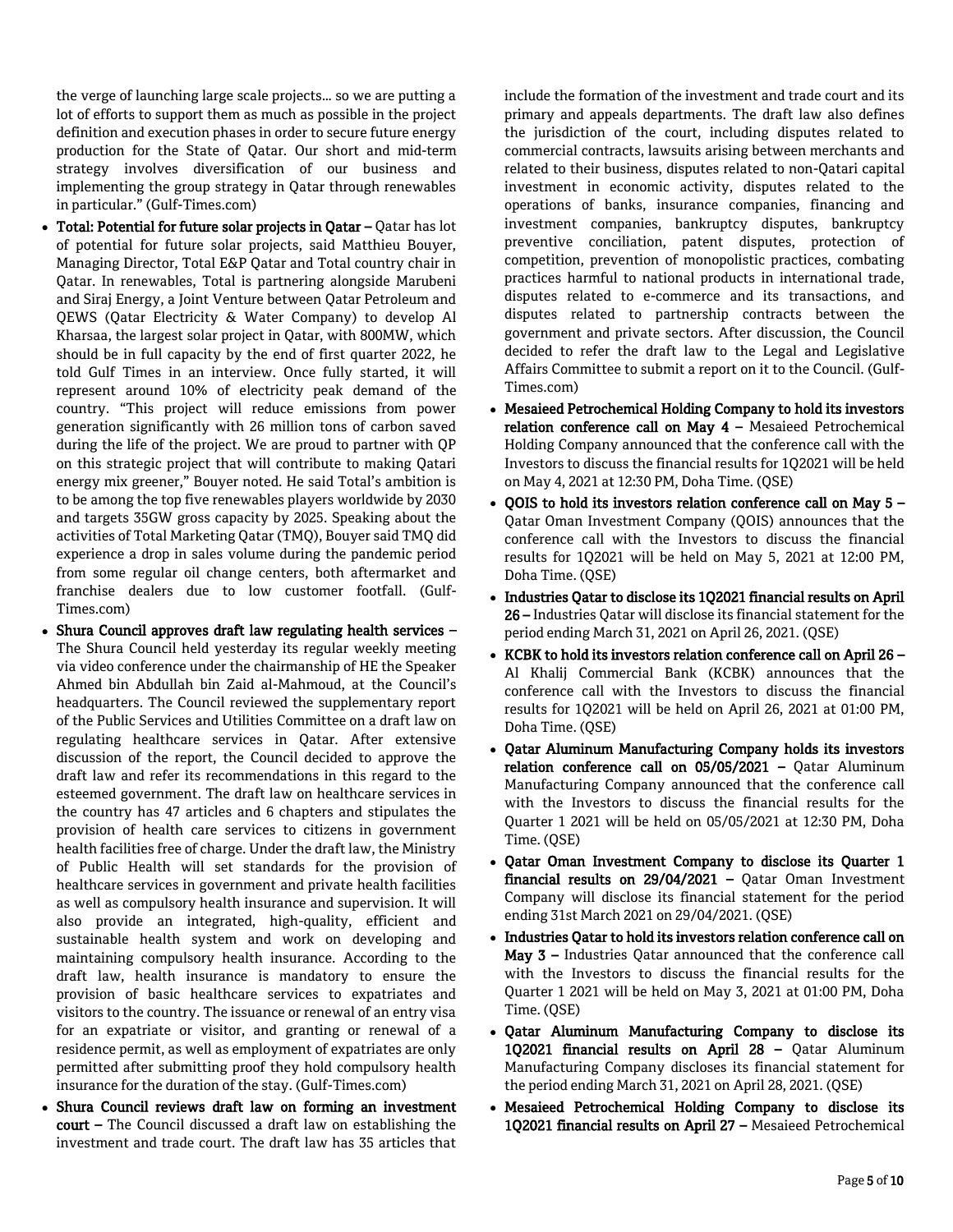Holding Co will disclose its financial statement for the period ending March 31, 2021 on April 27, 2021. (QSE)

- OEWS holds investors relation conference call on April 27 to discuss the financial results  $-$  Qatar Electricity & Water Co. (QEWS) announces that the conference call with the Investors to discuss the financial results for the 1Q2021 will be held on April 27, 2021 at 12:00 PM, Doha Time. (QSE)
- GISS to disclose its 1Q2021 financial results on April 29 Gulf International Services (GISS) discloses its financial statement for the period ending March 31, 2021 on April 29, 2021. (QSE)

# International

- US budget deficit hits record high for March as aid swells outlays – The US government posted a March budget deficit of \$660bn, a record high for the month, as direct payments to Americans under President, Joe Biden's stimulus package were distributed, the Treasury Department said on Monday. The deficit for the first six months of the 2021 fiscal year ballooned to a record \$1.706tn, compared to a \$743bn deficit for the comparable year-earlier period. The COVID-19 pandemic did not have a big impact on the first six months of fiscal 2020, as increased outlays tied to rising unemployment due to pandemic-related lockdowns and major new aid spending did not start until the very end of March 2020 and ramped up in the following month, a Treasury official told reporters. The March 2021 deficit was the third highest US monthly deficit on record, surpassed by gaps of \$864bn in June 2020 and \$738bn in April 2020. The March deficit, which compared to a year-earlier fiscal gap of \$119bn, included receipts of \$268bn and outlays of \$927bn - both record highs for that month. The 13% increase in March receipts was buoyed by an increase in taxes withheld from individuals, representing strong earnings among higherpaid Americans who were able to work remotely, the Treasury official said, as well as from improved overall employment levels compared to a major drop in employment in the second half of March 2020. (Reuters)
- US consumers raise outlook for inflation, labor market, NY Fed survey finds - US consumers upped their inflation expectations again in March after steady gains in recent months, and became more optimistic about the labor market, according to a survey released Monday by the Federal Reserve Bank of New York. The report offered the latest evidence that consumers expect inflation to rise in the near term as more Americans return to work and the US economy heals from the crisis caused by the coronavirus pandemic. Fed Chair, Jerome Powell said during an interview with CBS News that the US economy is at an "inflection point" where growth and hiring could pick up speed in the coming months, thanks to help from vaccines and strong fiscal support. Some investors and critics are worried that low interest rates and the large spending proposals from President, Joe Biden's administration could lead to a spike in inflation as the economy gains traction. (Reuters)
- UK retailers report higher spending in March British high street retailers reported higher spending in March compared with both a year earlier and before the start of the coronavirus pandemic, ahead of a reopening of non-essential stores in April. The British Retail Consortium said total sales were 8.3% higher than in March 2019 and 13.9% higher than in March 2020, when

the start of the COVID-19 lockdown stymied spending on nonessentials. The BRC said comparisons with March 2019 gave a better sense of trends in the sector than year-on-year sales growth. "March last year was a real anomaly and unlike anything we have seen before, with queues of consumers panic buying items and images of empty shelves across our media," Head of UK retail at accountancy firm KPMG, Paul Martin said which sponsors the survey. (Reuters)

- China March new bank loans rise but broad credit growth eases – New bank loans in China rose more expected in March from the previous month due to strong corporate and household demand, as the central bank walks a tightrope between supporting the rapidly recovering economy and containing debt risks. Chinese banks extended 2.73tn Yuan in new yuan loans in March, up from 1.36tn Yuan in February and exceeding analyst expectations of 2.45tn Yuan, according to data released by the People's Bank of China (PBOC) on Monday. That pushed bank lending in the first quarter to a record high of 7.67tn Yuan, according to Reuters' calculations based on central bank data. It beat the previous peak of 7.1tn Yuan in the first quarter of 2020, when policymakers began rolling out unprecedented measures to deal with the shock from the coronavirus crisis. The surge in loans has led to worries among authorities, with financial regulators telling banks to trim their loan books this year to guard against risks emerging from bubbles in domestic financial markets, sources told Reuters last month. Despite the March surge, growth in outstanding yuan loans eased to 12.6% from a year earlier compared with 12.9% in February. Analysts had expected 12.6% growth. (Reuters)
- China's first quarter Yuan-denominated exports surge 38.7% YoY, imports up 19.3% – China's Yuan-denominated exports in the first quarter surged 38.7% from a year earlier, while imports increased 19.3% on year, according to a statement from customs at a press conference on Tuesday. China's trade surplus in the first three months was 759.29bn Yuan. The customs agency is expected to release dollar-denominated trade figures later in the day. (Reuters)
- China exports rise at robust pace in March, imports growth highest in four years - China's exports grew at a robust pace in March in yet another boost to the nation's economic recovery as global demand picks up amid progress in worldwide COVID-19 vaccination, while import growth surged to the highest in four years. The data reinforces signs of gathering momentum for the world's second largest economy as it emerges from the COVID-19-led slump in early 2020. Exports in dollar terms soared 30.6% in March from a year earlier, but at a slower pace from a record 154.9% growth in February. The analysts polled by Reuters have forecast a 35.5% jump in shipments. Imports increased 38.1% year-on-year last month, the highest since February 2017, beating a 23.3% forecast and compared with 17.3% growth in February. China posted a trade surplus of \$13.8bn last month, versus analysts' expectations for the surplus to rise to \$52.05bn from \$37.88bn in February. (Reuters)
- India's March inflation accelerates amid rising virus cases -India's retail inflation accelerated to a four-month high in March on higher food and transport costs amid rising coronavirus infection numbers and fears of a surge in some commodity prices due to lockdowns in some states. Annual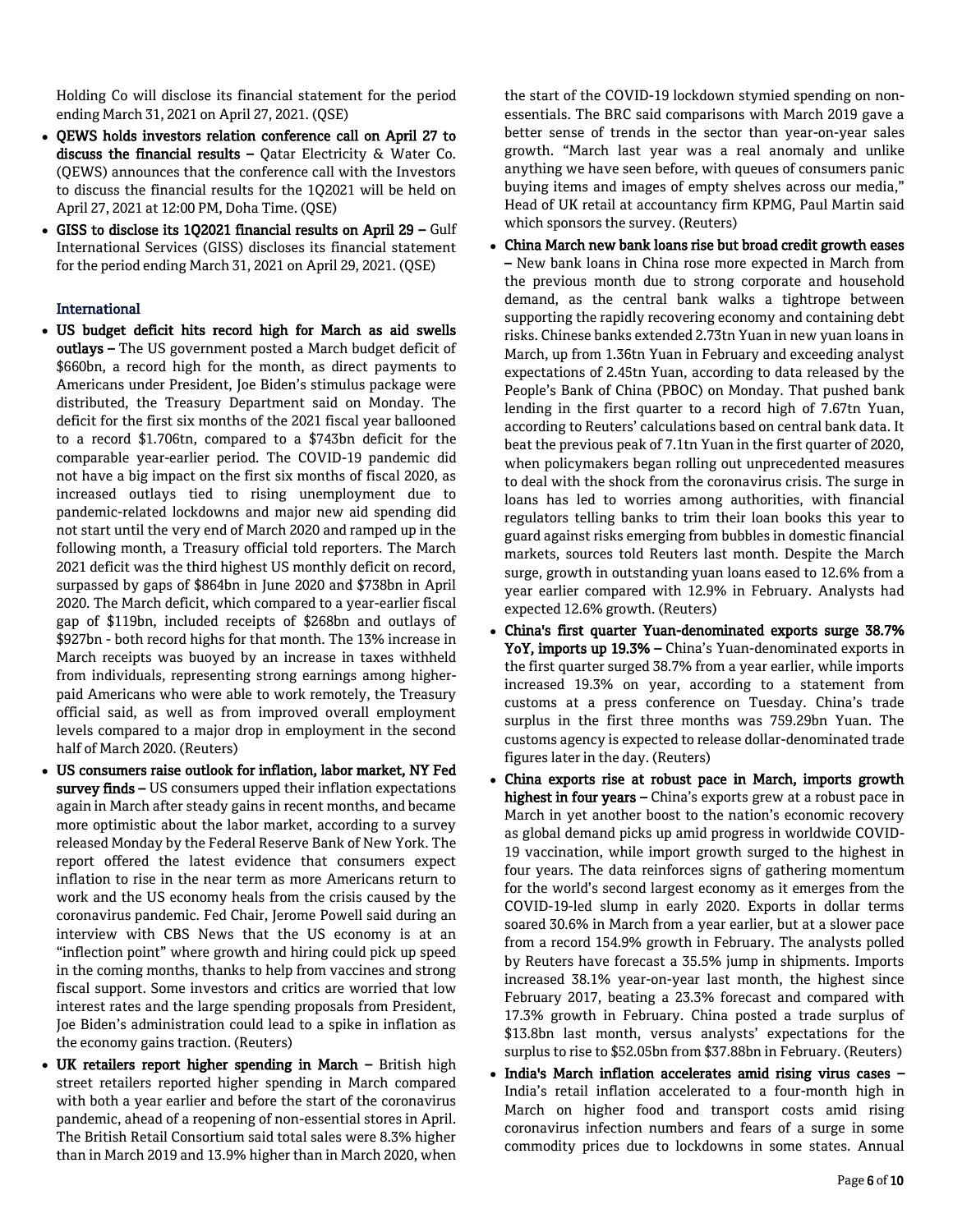retail inflation rose 5.52% in March, up from 5.03% in February, and above the 5.40% forecast in a Reuters poll of economists, data released by the Ministry of Statistics showed on Monday. Retail food prices, which account for nearly half of the basket of items used to calculate the inflation rate, increased 4.94% in March on year compared to 3.87% in the previous month. Transport costs were up nearly 13% on year, after a more-than 8% rise in diesel and petrol prices so far this year, pushed up by higher federal and state taxes. "Core inflation is expected to remain sticky despite a second wave of COVID-19 infections likely dampening demand," an Economist at Elara Capital in Mumbai, Garima Kapoor said. (Reuters)

- India's February industrial output shrinks 3.6% YoY India's industrial output was down 3.6% in February from a year earlier, government data showed on Monday. Analysts polled by Reuters had expected a contraction of 3.0% in February. (Reuters)
- India's economic fallout from second virus wave may be limited – India's accelerated vaccination drive may limit the economic disruption caused by a resurgence in COVID-19 cases, Barclays said in a note on Monday, although it warned that shortages in vaccine supply could weigh on the campaign's progress. India racked up the world's highest daily tally of coronavirus infections with 168,912 new cases on Monday, overtaking Brazil as the second-most affected country by the pandemic and causing a plunge in Indian stocks and the rupee. India will be broadly on track to vaccinate 300mn people by August and 500mn by end-2021, Barclays said. (Reuters)

# Regional

- Saudi Arabia meets May crude supply for most Asian buyers -Top oil exporter Saudi Arabia will meet most Asian customers' requirements for May-loading crude after some buyers had asked for lower volumes partly because of refinery maintenance and higher prices, several trade sources said on Monday. The demand for lower volumes comes just as the kingdom is set to phase out additional voluntary production cuts over the next few months under plans agreed by the Organization of the Petroleum Exporting Countries and their allies including Russia to ease supply cuts. Reuters reported last week that four state Indian refiners had requested 36% less oil from Saudi Arabia in May than normal amid tensions between India, the world's third-biggest oil importer and consumer, and the producer. The producer met the four Indian refiners' demands for lower volumes but adjusted the types of crude it supplies to at least one of the Indian buyers to Arab Light from Arab Heavy, the sources said. Some Japanese and Chinese refiners have also requested lower volumes, the sources told Reuters. (Reuters)
- Yemen's Houthis say they attacked Saudi Aramco facilities; no Saudi confirmation – Yemen's Iran-aligned Houthi movement said on Monday it had fired 17 drones and two ballistic missiles at targets in Saudi Arabia, including Saudi Aramco facilities in Jubail and Jeddah. There was no immediate Saudi confirmation. Saudi Aramco, the state oil firm, said when contacted by Reuters that it would respond at the earliest opportunity. Houthi military spokesman Yahya Sarea said the group's barrage included 10 Samad-3 drones fired at refineries in the Red Sea city of Jeddah and Jubail in the Eastern Province.

Aramco's refinery in Jeddah was decommissioned in 2017 but it has a petroleum products distribution plant there that the Houthis have previously targeted. (Reuters)

- S&P upgrades NCB following merger with Samba Financial Group – S&P has raised its long-term issuer credit rating on the National Commercial Bank (NCB) following the completion of its merger with the Samba Financial Group. The bank is now rated 'A-' outlook stable after the merger, which saw the two banks combine to become the Saudi National Bank (SNB). The ratings agency also affirmed its 'A-2' short-term issuer credit rating on NCB, assigning a 'AAA' GCC regional scale rating to SNB. S&P cited the SNB's status prime position in the market, with 30 percent market share, strong capitalization and wellbalanced risk profile as reasons for the upgrade. "The stable outlook reflects our expectations that SNB will maintain a solid capital base, and that the joint entity will successfully manage the risks associated with integration and further lending growth," the agency said in an update. (Zawya)
- Maharah signs MoU to buy majority stake in Spectra Support Saudi Arabia's Maharah Human Resources has signed a pact to acquire 90% of Spectra Support Services. It did not provide terms of the deal. (Bloomberg)
- UAE may invest in Indonesian COVID vaccine production facility - The UAE may invest in a COVID-19 vaccine production facility in Indonesia, the UAE state news agency WAM said on Monday, citing Energy and Infrastructure Minister, Suhail al-Mazrouei. (Reuters)
- Agthia eyes further acquisitions to drive growth across Middle East by 2025 – Emirati food and drinks group Agthia announced on Monday plans to become an industry leader in the Middle East and North Africa by 2025 through tighter efficiency and possibly further acquisitions, after a blitz of recent deals. The company has identified Egypt and Saudi Arabia, along with Kuwait, Oman and Turkey, as key markets in which it is seeking to expand further, Chief Executive Alan Smith told Reuters in a phone interview. "Those markets will be our priorities. Anything beyond that would really depend on how exciting the proposition is, whether there's a good reason or belief to win and whether it's kind of synergistic with what we have," he said. Pakistan, in which Agthia currently has no operations, is also "on our radar", he added. "But I think it's fair to say our focus is MENA." Agthia has made cost savings of AED200mn in the past four years and aims to save the same amount through 2025 via synergies, Smith said. The group is also planning to expand its capabilities through strategic hiring, having added a number of executives to the payroll recently with experience in large multinationals. Agthia, whose products include bottled water, frozen foods and baked goods, reported net attributable profit of AED34.5mn last year, down 75% from a year before. (Reuters)
- Dubai Islamic Bank hires lenders to arrange Islamic bonds issue – Dubai Islamic Bank (DIB), the largest Islamic lender in the UAE, has hired banks to arrange a planned benchmark issuance of U.S. dollar-denominated Additional Tier 1 Sukuk, a document showed on Monday. Dubai Islamic Bank, Emirates NBD Capital, First Abu Dhabi Bank, HSBC and Standard Chartered will arrange fixed income investor calls starting on Monday, a document from one of the banks showed. An issuance of AT1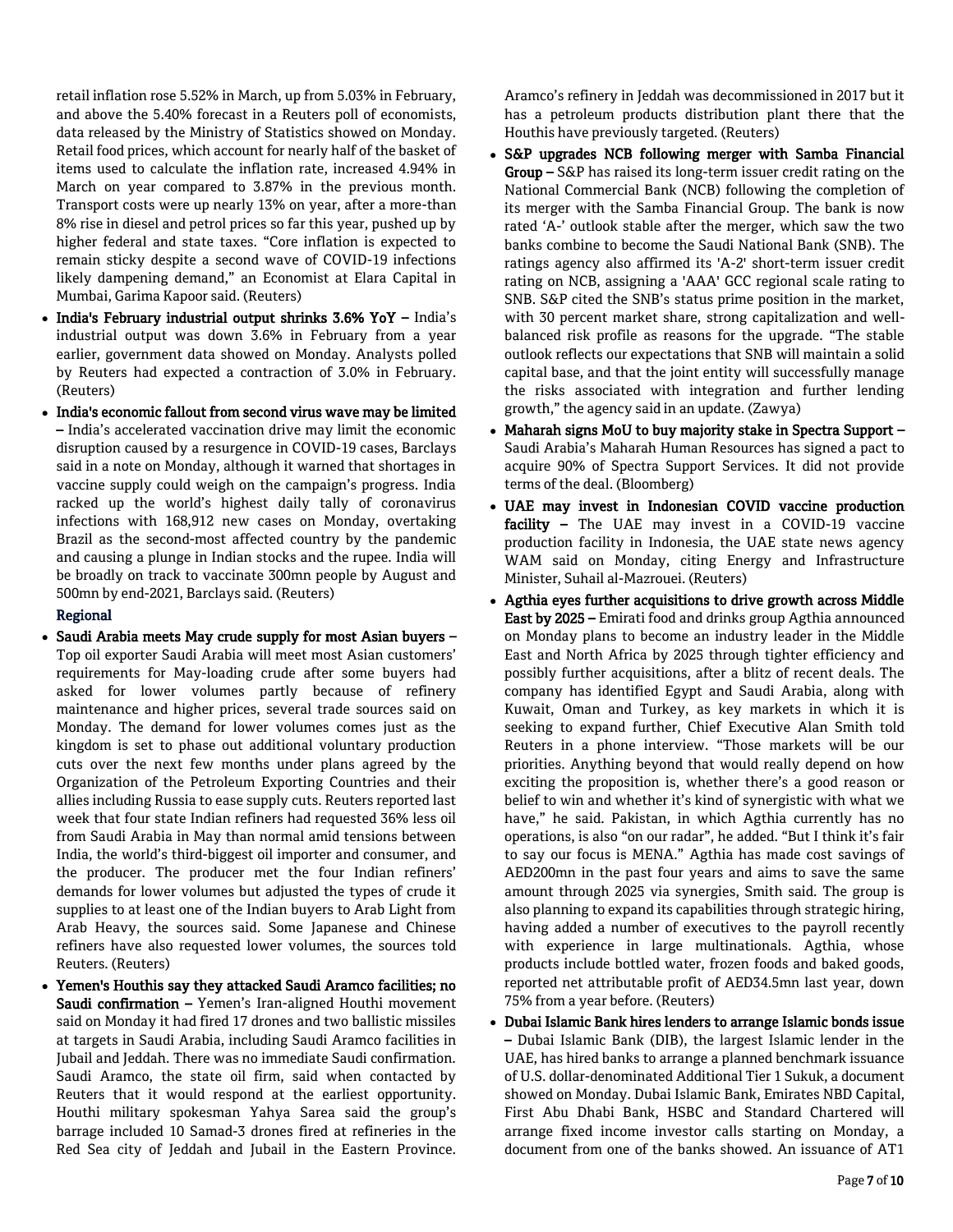Islamic bonds that are non-callable for six years will follow, subject to market conditions. Benchmark size generally means at least \$500mn. Sources told Reuters last week that DIB was planning to tap the international debt markets with US dollar denominated AT1 Sukuk. AT1 bonds, the riskiest debt instruments banks can issue, are designed to be perpetual in nature but issuers can call them after a specified period. DIB issued \$1bn in AT1 Sukuk in November and several Gulf lenders have taken advantage of low rates to shore up their Tier 1 capital this year. (Zawya)

- Amanat decides not to transfer listing from Dubai to Abu Dhabi – Amanat decides not to transfer listing from Dubai to Abu Dhabi. Amanat shareholders have reversed the decision taken in April last year. The Managing Director, Shamsheer Vayalil will step down; he will continue as Vice Chairman. (Bloomberg)
- Abu Dhabi Mubadala investment record high in 2020 Abu Dhabi state investor Mubadala invested a record amount in 2020 as it doubled down on growth sectors, its chief executive said on Monday. "We've invested more in 2020 than we have ever done in one year prior to that," Khaldoon Khalifa al-Mubarak told a virtual event organized by Bahrain's Investcorp. He said the company took a 6-8 week pause in March 2020 as the pandemic hit and took the time to understand the ramifications of the pandemic at a macro level and on Mubadala's portfolio. Mubadala will allocate funds for investment in US infrastructure, Chief Executive Officer, Khaldoon Al Mubarak said. Mubadala is giving a particular focus to India after being underweight there before, the CEO said. Its main concerns about the future include inflation, risks of pandemics and asset bubble after extraordinary stimulus. Another worry is geopolitics, such as a dispute between the US and China. (Bloomberg, Reuters)
- Mubadala has made no decision yet on Aramco pipelines investment – Mubadala has made no decision yet on Aramco pipelines investment. "Our teams are looking into the opportunity and looking and weighing in the returns. I don't have a final decision yet," Mubadala Chief Executive Officer, Khaldoon Al Mubarak said. (Bloomberg)
- Mubadala says close to IPO of Emirates Global Aluminium Abu Dhabi sovereign wealth fund Mubadala Investment Co. said it's "close" to an initial public offering (IPO) of Emirates Global Aluminium as it studies other major deals including a role in a consortium investing in Saudi Aramco's oil pipelines. "We've been thinking about this for a couple of years and waiting for the right time for that business to be IPO'd," Chief Executive Officer, Khaldoon Al Mubarak said when asked about a possible IPO of EGA, the Middle East's biggest producer of aluminum. Coming off its busiest year ever, the \$232bn fund has shown little sign of slowing down in 2021, striking deals ranging from purchasing a Brazilian refinery to investing in convertible bonds of messaging app Telegram. EGA, which is equally owned by Mubadala and Investment Corp. of Dubai, has smelters in Abu Dhabi and Dubai and a bauxite mine in Guinea. The company had planned an IPO in 2018 or 2019 but it was pulled after then-US President, Donald Trump imposed tariffs on aluminum imports from the UAE. His successor Joe Biden said in February that he would keep the US restrictions in place, reversing Trump's last-minute move to grant the UAE relief

from the duties. "We will decide, obviously, when the appropriate market conditions are there, but the company is certainly in a very strong position and I think is well placed for an IPO," Al Mubarak said during a virtual conference. "We're very close now." (Bloomberg)

- ADNOC, Dutch-listed OCI weigh IPO of fertilizer joint venture Abu Dhabi National Oil Company (ADNOC) and chemical producer OCI N.V. (OCI), which is backed by Egyptian businessman Nassef Sawiris, are weighing an initial public offering of their fertilizer joint venture Fertiglobe, two sources familiar with the matter said. Headquartered in Abu Dhabi, Fertiglobe was formed in 2019 after OCI and ADNOC combined their ammonia and urea assets, with the two companies currently holding ownership stakes of 58% and 42% respectively. ADNOC and OCI invited international and local banks to pitch for potential roles in Fertiglobe's public sharesale, said the sources, declining to be named because the matter is not public. The firms submitted bids last week for the deal, which could raise at least \$1bn, they said. The business is expected to be next in line for a listing, after ADNOC completes the IPO of its drilling business, one of the sources said. Both the transactions, should they go ahead, will be subject to market conditions and regulatory approval. (Reuters)
- Abu Dhabi's IHC buys 45% of Alpha Dhabi Holding; no terms International Holding (IHC) said it completed the purchase of 45% of Alpha Dhabi Holding (formerly Trojan Holding); the terms were not disclosed. (Bloomberg)
- Kuwait delays Middle East's biggest LNG import terminal until June – The opening of Kuwait's Al-Zour liquefied natural gas import terminal has been delayed due to continued travel restrictions and curfews resulting from the pandemic, according to a person familiar with the project. New target is June, sources said. Al-Zour, which will be the Middle East's biggest LNG import terminal will allow Kuwait to receive 22mn tons of the super-chilled gas each year, almost doubling the region's capacity. Terminal was scheduled for opening last month. Kuwait Integrated Petroleum Industries Co., a unit of state energy firm Kuwait Petroleum Corp., signed a contract with Greek gas-grid operator Desfa to operate and maintain Al-Zour for five years, sources said. (Bloomberg)
- Oman sells OMR122mn 91-day bills at yield 0.792% Oman sold OMR122mn of 91-day bills due on July 14. The bills were sold at a price of 99.803, have a yield of 0.792% and will settle on April 14. (Bloomberg)
- Bahrain's Investcorp to acquire RoadSafe Traffic Systems Bahrain-based Investcorp, a global leader in alternative investment products, and Trilantic North America, a leading private equity firm, have agreed to acquire RoadSafe Traffic Systems from Orix Capital Partners. Terms of the transaction were not disclosed. Headquartered in Chicago in the US state of Illinois, RoadSafe is the nation's largest provider of traffic control and pavement marking services to roadway construction, state transportation, railroad and utility customers in the US. RoadSafe also distributes high quality, innovative and durable traffic safety products and personal protective equipment for traffic work zones. The company operates from more than 50 locations with over 1,600 employees, enabling it to service all 48 continental states.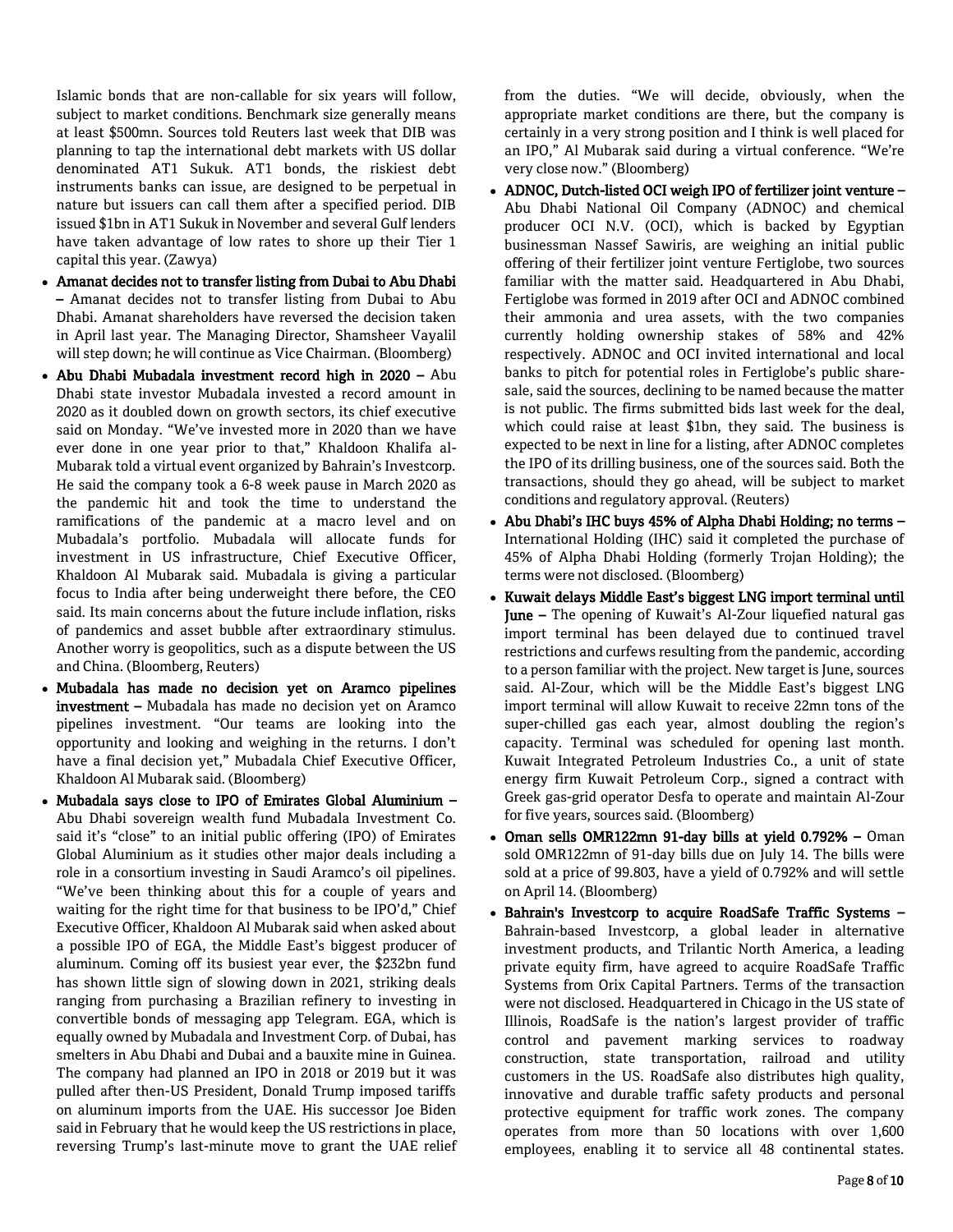RoadSafe is led by CEO, Dave Meirick, an industry veteran of over 34 years, who will continue to lead the firm following the transaction. The company has become a market leader and delivered consistent growth by providing exceptional services that solve mission-critical challenges, like maintaining worker safety while upgrading the nation's critical infrastructure and facilitating pavement marking for the next generation of vehicles. (Zawya)

 Bahrain sells BHD43mn 91-day Islamic Sukuk; bid-cover at 3.08x – Bahrain sold BHD43mn of 91-day Islamic Sukuk due on July 14. Investors offered to buy 3.08 times the amount of securities sold. The Sukuk will settle on April 14. (Bloomberg)